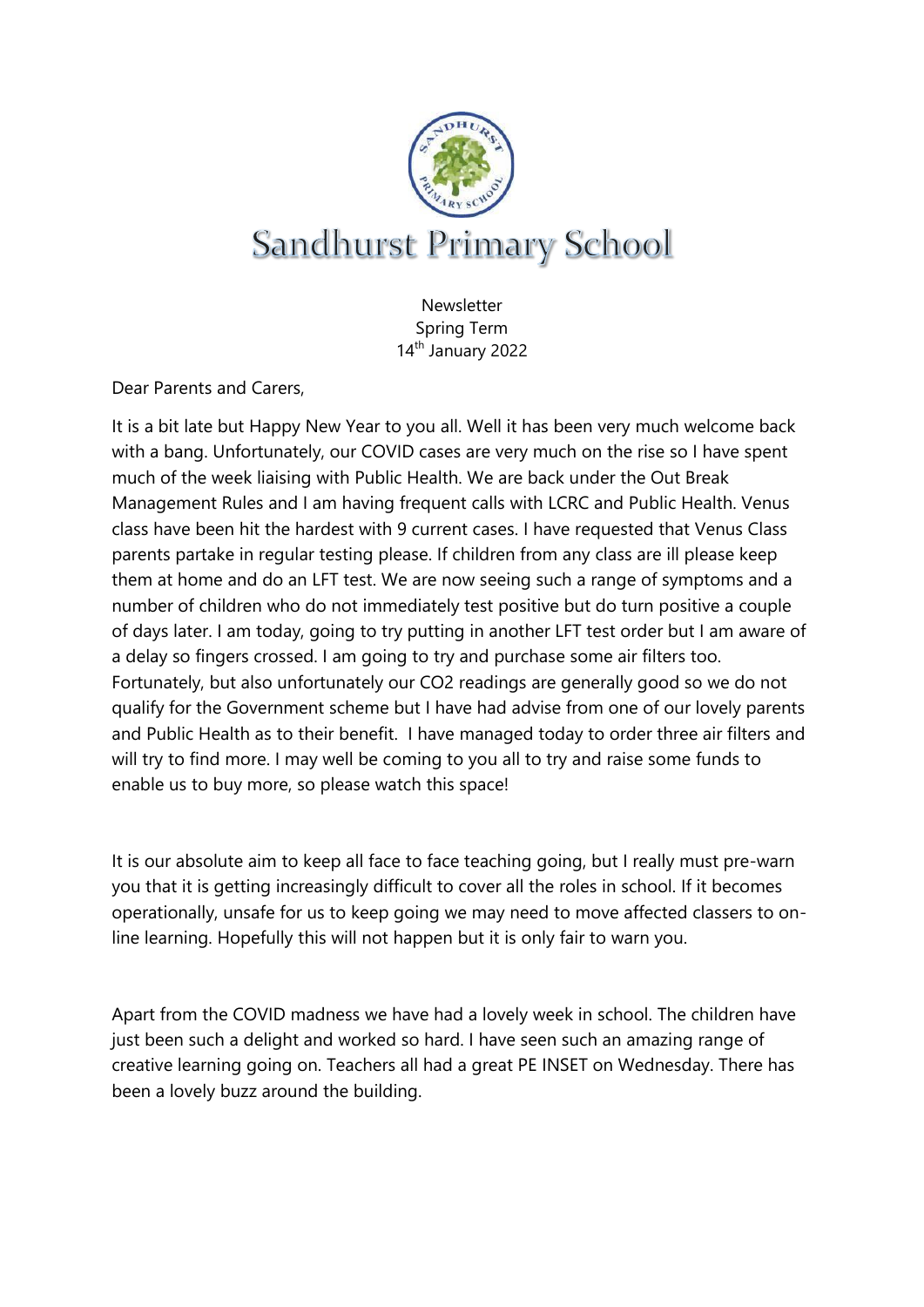### **Learning this week**

This week the Nursery children have been reflecting on their learning journeys so far by looking at the photos, artwork and mark making in their special learning-journal books. They have been busy fixing different vehicles in the mechanics' garage role-play area outside, using a variety of tools. Children have been sharing stories set in castles and then building their own castles using the blocks.

In Reception, the children have been enjoying playing with their friends again. In our outdoor area, they have set up a pretend Bus Station and have loved pretending to get on a bus, drive the bus and find exciting places to visit, [in their imaginations of course!]. In Literacy, children have been starting to identify some capital letters and thinking about the things they would like to do in and out of school this year. In Maths, they have been thinking how to represent the number zero and sharing a number of objects between two, equally.

In Year One this week they have been reading the story 'Outside My Window'. They have been using their imaginations to create their own window drawings, some of them could see the rainforest, the arctic and even under the sea! They have written some amazing descriptions about what they see through their windows. In Maths they have been focusing on number bonds to 20, they have been working systematically and looking at the patterns in our number sentences. They have started a new music unit, they listened to a piece called 'In The Groove' and talked about all the instruments and sounds they could here. They had a go at finding the pulse and moving to the beat.

This week Year 2 have enjoyed the start of their new topic 'A World of Pure Imagination'. In English, they read the 'The Magic Finger' and imagined what they would do if they had magic powers. The children also took inspiration from this story to write their own version. In maths, the children have been learning about symmetry and the properties of 3D shapes. The children have also explored using Microsoft Word to change the font style, size and colour.

Year 3 have been learning the Roman legend of Romulus and Remus. In English, they have been exploring dilemmas faced by the character's in the story through role play and debate. In maths, they have been learning about division using their 2, 4 and 8 times tables knowledge. In music, they have begun learning the song 'Three Little Birds' by Bob Marley. They especially enjoyed trying to find the pulse by copying different animals dancing along to the song. In history, we have been exploring the atlases to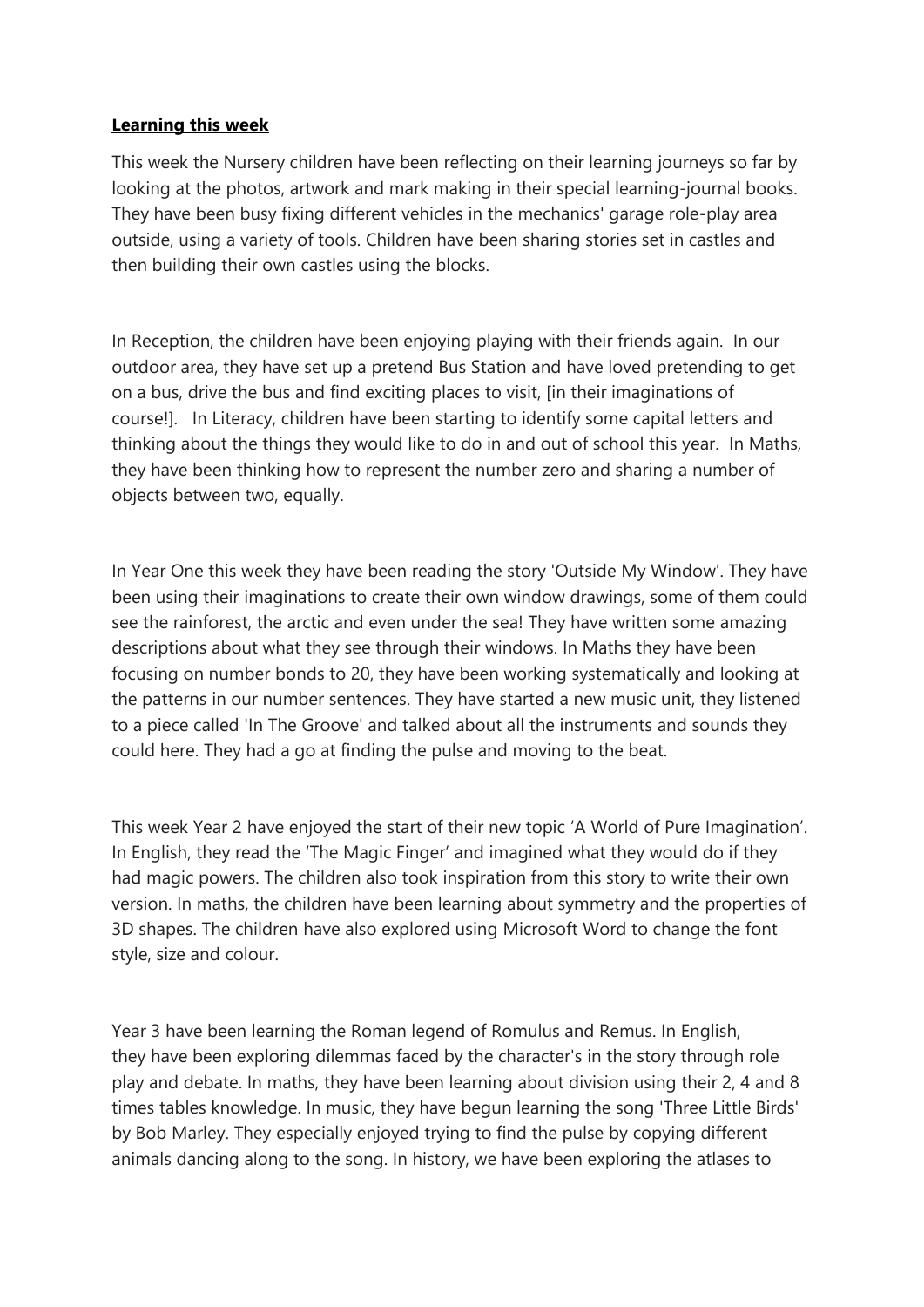identify which counties were part of the Roman empire. They have even designed their own shields and made a human timeline to find out when in history the Romans ruled.

In Year Four this week they have been enhancing their multiplying and dividing skills using three digit numbers. In literacy they have been reading the book Krindlekrax and writing diary entries as the central character. In science they have been thinking about what it is that makes something alive and making posters to help explain the 7 life processes to children in Year 3.

This week Year 5 have started their topic on the rainforest. In ICT, they worked in groups to research facts about the 4 layers of the rainforest and created a Wordle using rainforest vocabulary. In English, the children have written sensory poems about the rainforest and focused on similes and metaphors when describing the different layers. In maths, they have spent the whole week looking at perimeter. They now understand how to find the perimeter of rectangles and composite rectilinear shapes.

Year 6 have been dividing and multiplying decimals and exploring its relationship with fractions. In English, year 6 have been completing their stories, written in the 3rd person narrative, where the main character returns to a familiar place. Year 6 have also started their new topic - Evolution and Inheritance and have enjoyed creating their observational sketches based on anatomical drawings.

# **Reception 2022 Applications**

# **Tomorrow is the final deadline for applications for Reception 2022 places please.**

#### **Drumming**

A few of you will have seen our lovely local drumming group playing at one of our outside concerts before Christmas. Please see their message below.

**Valeu Brazilian Arts** were delighted to support the year 3 Christmas performance at the end of last term, thank you for having us Sandhurst! **Our samba drumming workshops** based at **Goldsmiths Community Centre SE6 1QD**, start up again this **Thurs 13th Jan**, 4.30-6.30. We're welcoming newcomers to the project, accessible to ALL in years 3-13! With our exciting DiverseCity summer project planned, we are working towards sunny outdoor performances!

Cost: £60 for the term (10 sessions), hardship spaces available on enquiry. All equipment provided.